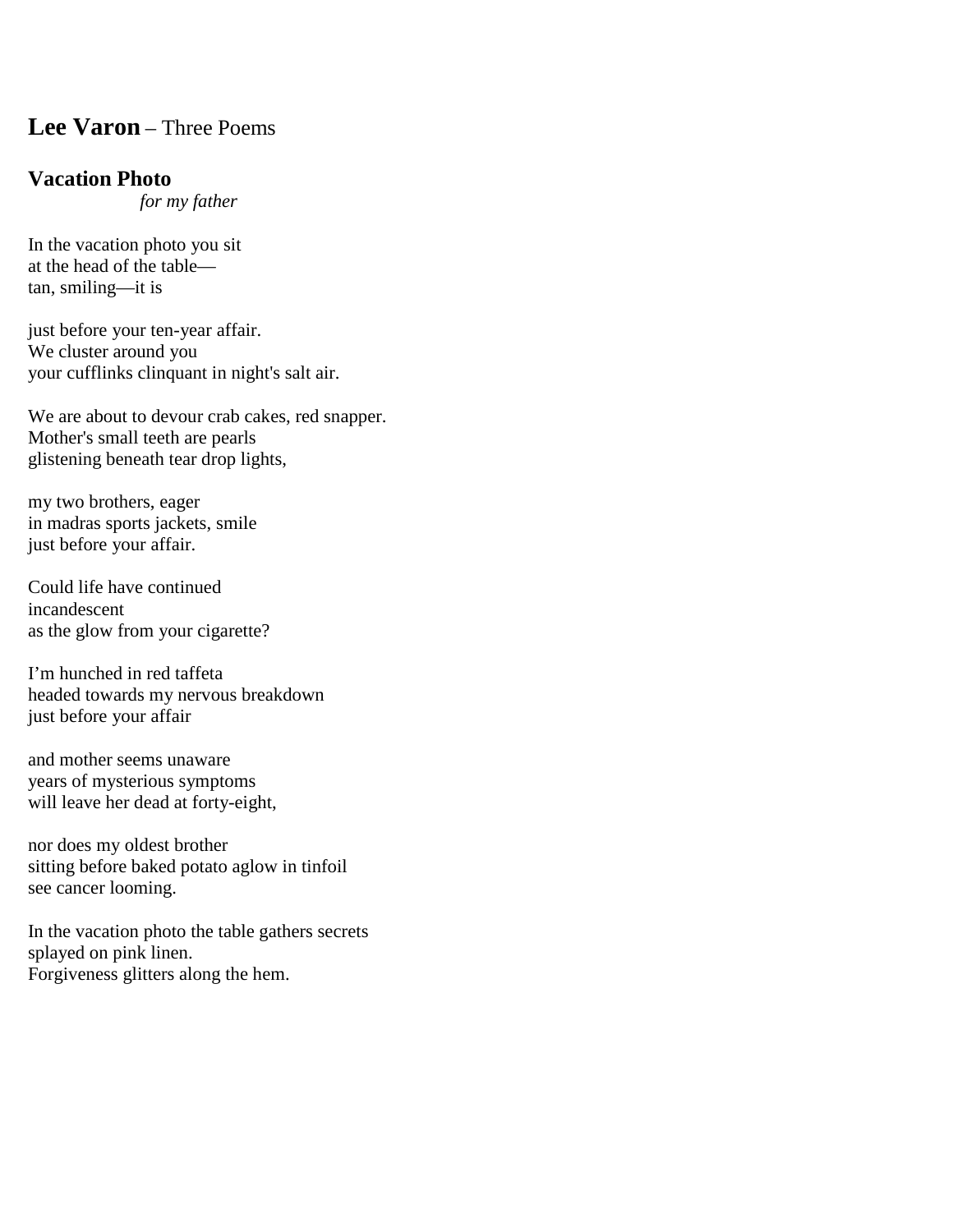## **In Detox**

You had a seizure last night broke your nose, stitches above black eyes.

Your eighth try. I send angels to your side.

On the cross-town train you blacked out before losing everything.

In San Diego the party stopped abruptly after your dreams flowed into icy water—

*Call 911* someone said, *No, stop.*

In Pacific Beach you wandered into waves, your glasses flowed away among surfers.

Jacaranda blooms stained sidewalks lavender; like your eyes bruised with pain.

At *World Curry* you fell on your face; sorrow escorted you home.

Ashes cast over Boston's skyline—did you come home to die?

Wherever you go— I never stop missing you.